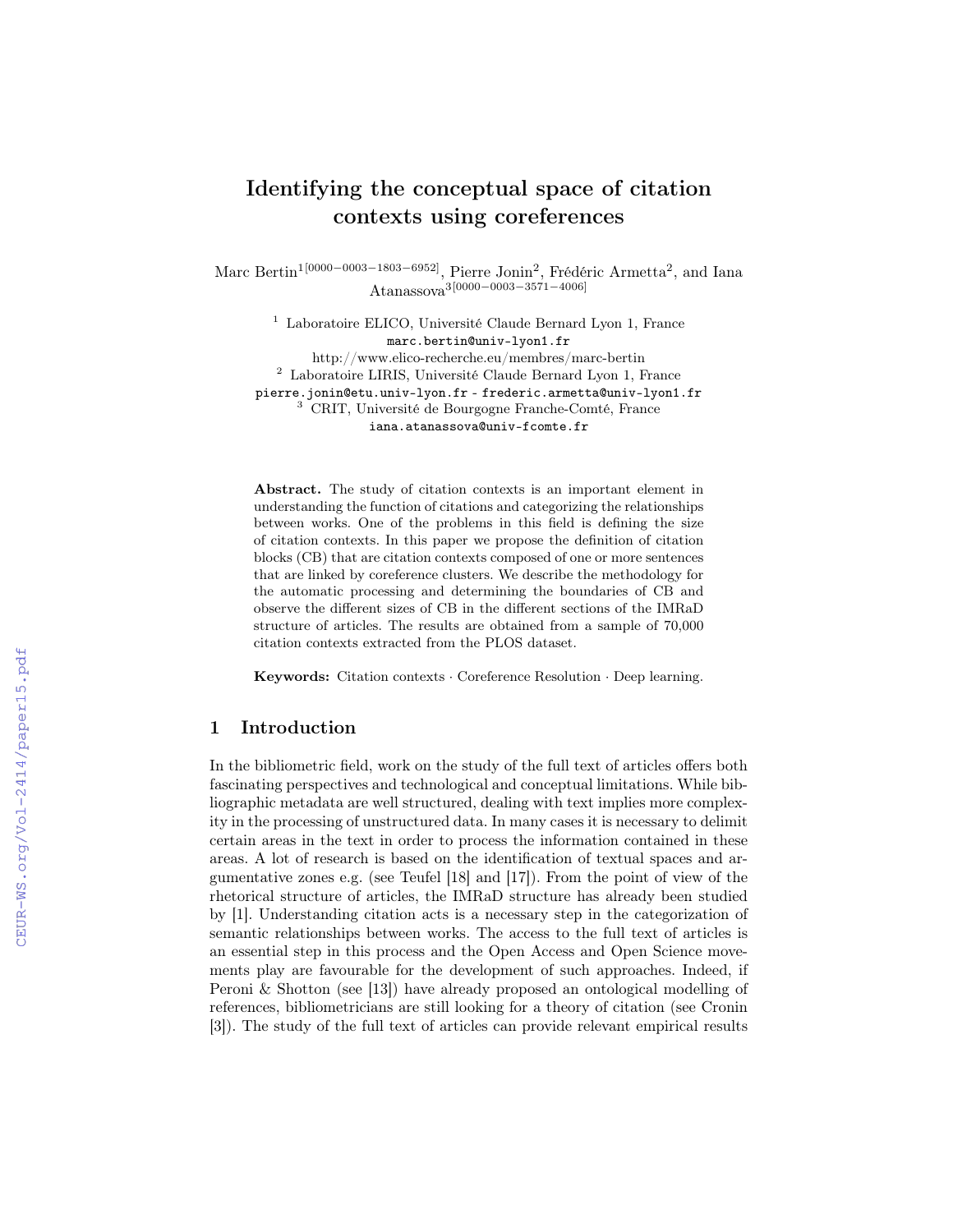#### 2 M. Bertin et al.

and contribute to the ontological population of these semantic web models. Using citation contexts is one of the tasks that is important to understand and predict the behaviour of citation acts. For exemple, [16] analyze a dataset of 1.5 million computer science articles and more than 26 million citation contexts to extract some feature to predict long-term citation behavior. Other research (see [7]) shows that authors are sensitive to discourse structure. They analyze how scientific works frame their contributions through different types of citations by introducing a new dataset of nearly 2,000 citations annotated for their function. Kaplan [8] has built a corpus of 38 articles from Computational Linguistics: Special Issue on the Web as Corpus. The purpose of their work is to underline the importance of using citation contexts for the synthesis of research documents.

To this end, we will propose a method for determining textual spaces that facilitate the study of citation contexts in order to produce both qualitative and quantitative analyses. To do this, we must focus on the concept of anaphora, cataphora and deixis, as well as co-references in order to propose a methodology to define meaningful textual spaces for the analysis of citation contexts. In recent years, two approaches have coexisted in the treatment of citation contexts. The first one is based on the segmentation of the text into sentences which, from a linguistic point of view, represent a unit of meaning [1]; the second approach is based on the choice of the size of a window, variable or not, which will determine the context around an in-text reference [2, 15, 17, 14, 4]. It is true that from a quantitative point of view, choosing a window size involves a risk of overlap. However, neither approach is satisfactory. The first generates a form of indeterminacy, the second induces an intrinsic noise. The choice of one or the other approach is generally motivated by the nature of the tools and methods use, as well as the desired result. An in-depth study of the context of citations shows that the argumentation developed in the elements of the discourse by an author, according to the rhetorical structure of an article, can introduce variations in the semantic value of the relationship. We propose to address this issue through the study of anaphoric relationships and co-references.

# 2 Research Problem

The treatment of semantic-pragmatic phenomena such as anaphora, cataphora and deixis is of central importance to us in the analysis and categorization of citation acts. We will therefore define these notions in order to show their importance, and also, by the nature of these relationships, the existence of a space where these relationships can be expressed. We face a problem of co-references and anaphorical relations. Halliday and Hasan ([6]) use the notion of cohesion to define the nature of the anaphoric relationship. A referential object is called an anaphora when it refers to its antecedent. It may be a previously introduced expression but does not necessarily designate the same entity as that expression. The anaphora may be grammatical, lexical, nominal or pronominal in nature, but also adverbial, verbal, summarizing, associative, etc., underlining the complexity of this phenomenon. The process of searching for this precedent is generally re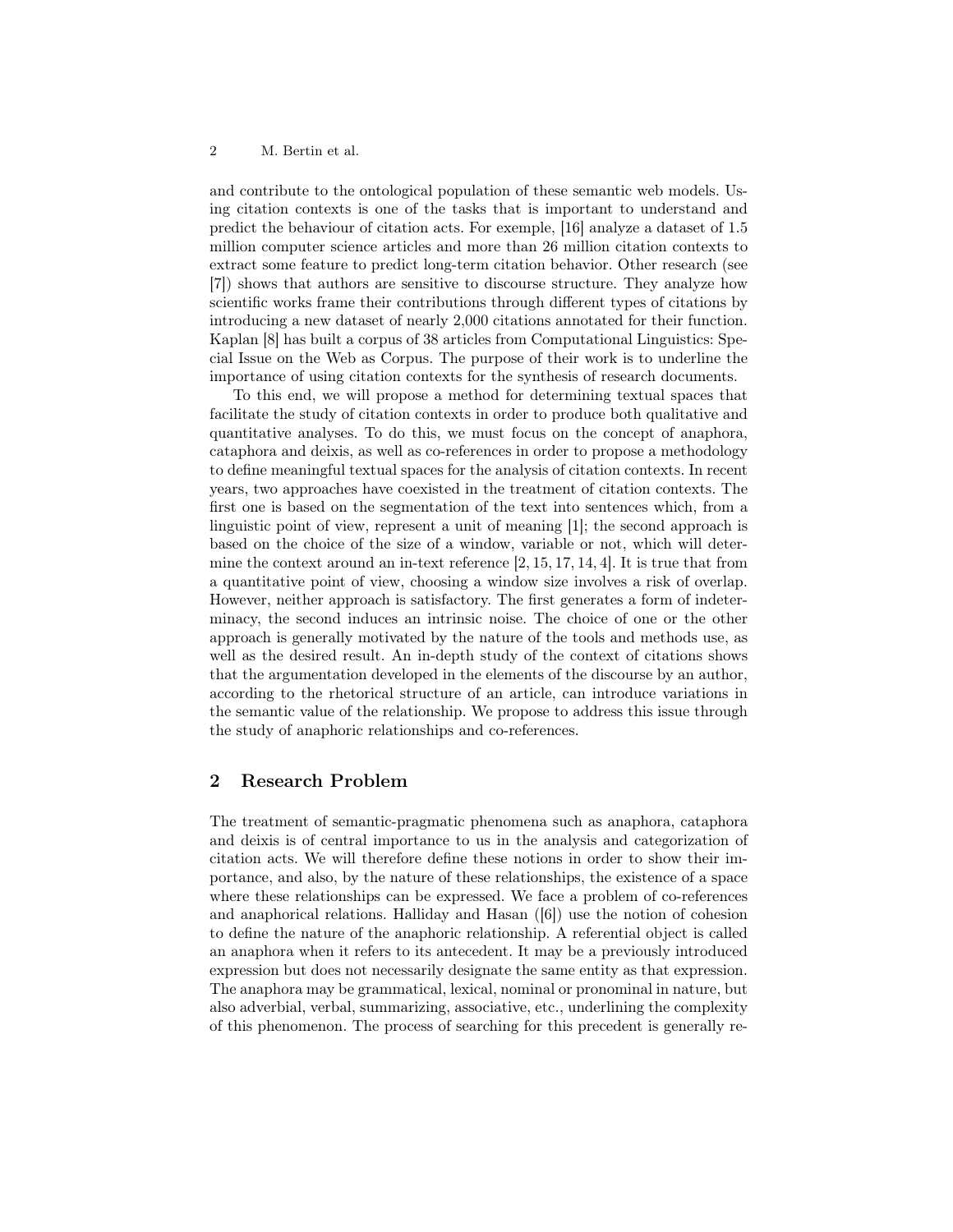ferred to as 'anaphora resolution'. A co-reference can be defined as a reference to the same entity whose context alone can establish the link between the two expressions. This can lead to the successive identification of corefential chains (see Mitkov 1989). We also face a problem of contextual and co-referential space. From a linguistic point of view, Kleiber [9] refers to "the immediate environment" as the "linguistic context" for anaphors and "the immediate denunciation situation" for deictics (see [12]). The consideration of a space based on the work around the anaphors makes sense and can provide a solution to the limitations presented by [14, 15].



Fig. 1. Coreference clusters and citation blocks

This problem leads us to hypothesize that the space of citation contexts must be extended beyond the sentence and within a space delimited by criteria of a semantic/linguistic nature and not quantitative, i.e. according to a window delimited by numerical values. To do this, we propose to study for this paper co-referential relationships in order to determine their presence or not, and if so, what is the size of this co-referential space. As an example, figure 1 shows the textual space around an in-text reference. The expressions "this inference" belong to a coreference cluster and are in the first and second sentence. The citation block (CB) is thus delimited by these two sentences.

## 3 Method

For the following experiment, we have taken as example a corpus of 70,000 intext references extracted from articles published by PLOS. Our dataset contains in-text references and their contexts chosen randomly from each of the 7 PLOS journals (10,000 citation contexts from each journal). The articles were downloaded in XML format and for each in-text reference we have extracted the metadata related to the article, the metadata related to the cited work, the title of the section, as well as the paragraph containing the in-text reference that will be further processed for the identification of the citation block. The section titles follow, for the large majority of the articles, the IMRaD structure (Introduction, Methods, Results and Discussion). This structure for the PLOS corpus has already been extensively studied in relation with in-text references (see [1]).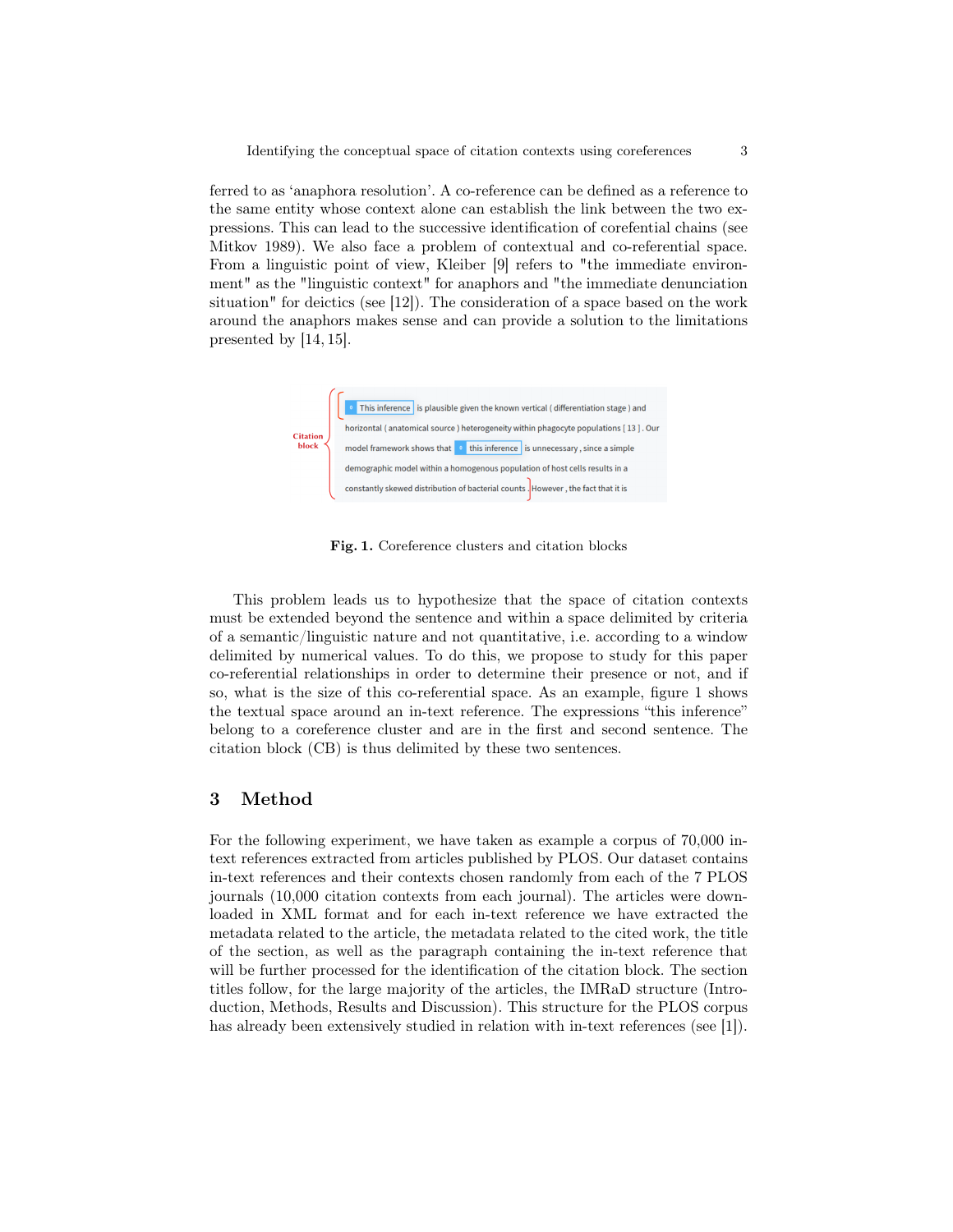#### 4 M. Bertin et al.

We have processed the section titles to identify the section type for each in-text reference and in the rest of the article the sections are coded with the letters I, M, R and D. A small portion of the section titles did not follow this pattern and could not be classified as I, M, R and D. They were excluded from the sample. From an implementation point of view, we have used the latest advances in the field of co-referencing. We annotated the corpus from the allenNLP libraries [5] dealing with co-references and based on the end-to-end coreference resolution model [10]. This model surpasses all previous work with two specific points: they do not use a syntax analyzer and they do not use a manual mention detector. For each in-text reference, we first identify the textual space (TS) that can possibly be related to the reference through the use of coreference and anaphoric expressions in the following way: TS is composed of the sentence containing the in-text reference and all the following sentences until a new in-text reference is encountered within the same paragraph. In fact, we consider two types of boundaries that delimit the TS related to in-text references: paragraph breaks and the presence of other references. In fact, when a new in-text reference is encountered in a paragraph, we suppose that the sentences immediately following this reference could be related to it, provided that they do not contain other in-text references. To identify all textual elements that belong to coreference clusters in the sentences we have used the python library AllenNLP , which implements coreference resolution using the method described in [10]. Coreference clusters are sets of text elements, that can be words or sequences of words. The elements of a coreference cluster can belong to the same sentence or to different sentences. In the later case, the coreference cluster establishes a link between these different sentences. We consider that sentences that contain elements of the same coreference cluster should belong to the same citation block (CB). Given an in-text reference and its TS, we consider that the beginning of the CB is the sentence containing the in-text reference and the end of the CB is the last sentence in TS that is linked to this first sentence by the coreference clusters. In the case when the TS is composed of only one sentence, there is no need to identify the coreference clusters as the citation block is also composed of one sentence.

### 4 Results

Our aim is to observe the trends in the different journals and section types of the IMRaD structure. Table 1 presents the average sizes in sentences of TS, as well as the percentage of TS having only one sentence. We observe that the sizes of TS are relatively small for all introduction sections (between 1.43 and 1.97 sentences) and much larger for the results and methods sections (between 2.52 and 3.07). This result is consistent with the fact that in-text references are less frequent in the results and methods sections, as observed by [1]. The last column of this table gives the percentage of TS that contain only one sentence. These TS are for the most part in the introduction section and account for about half of all TS. In our approach, when the TS has only one sentence, the citation block has the same size and no analysis of the coreference clusters in necessary.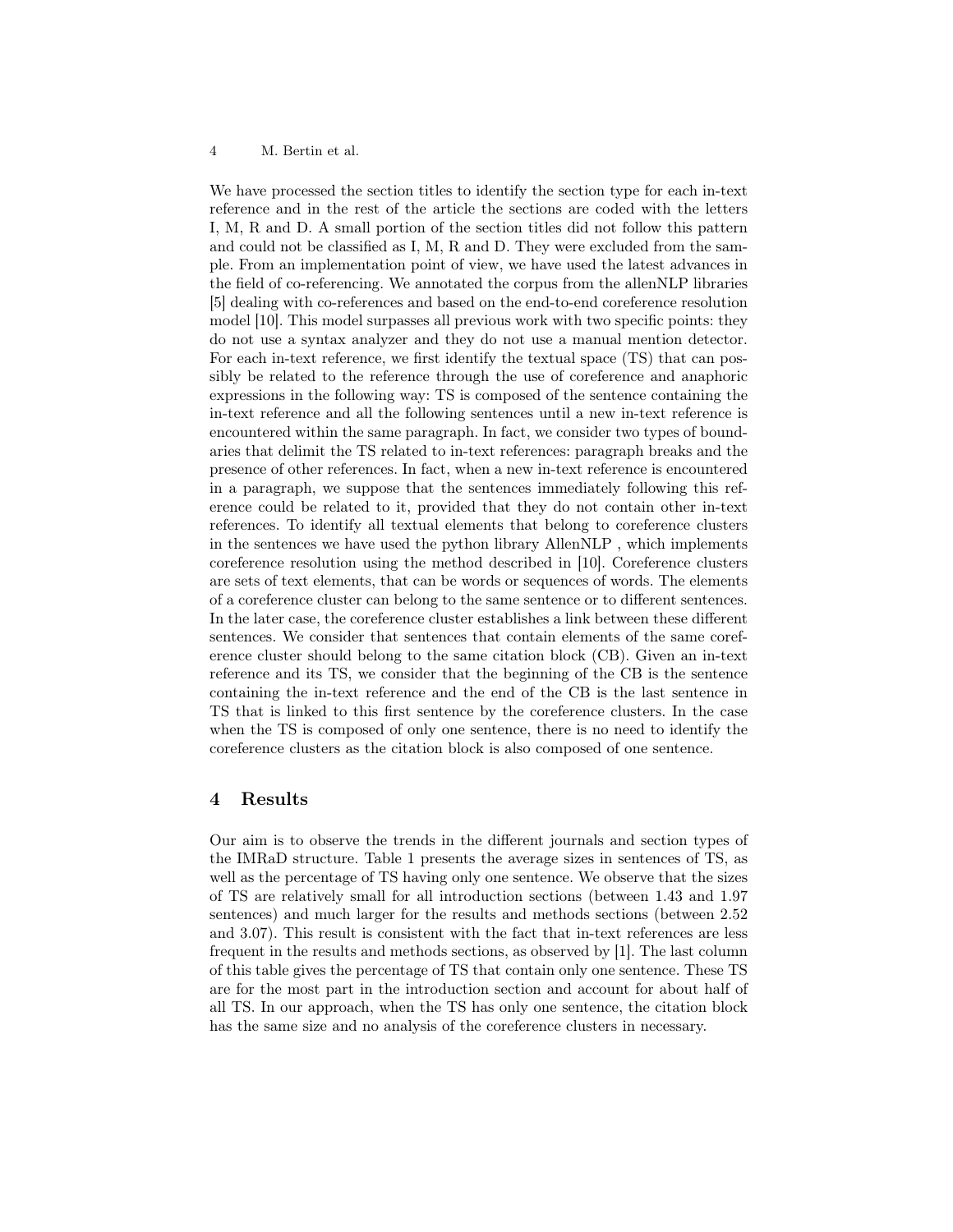| Journal                                       | Introduction |         | Method  |         |      | Result  | Discussion |         |  |  |
|-----------------------------------------------|--------------|---------|---------|---------|------|---------|------------|---------|--|--|
|                                               | $^\star$     |         | $\star$ |         | '∗   |         | $^\star$   |         |  |  |
| pbio                                          | 1.59         | 61.53%  | 2.53    | 42.52\% | 2.76 | 42.52%  | 2.15       | 47.91\% |  |  |
| pcbi                                          | 1.97         | 54.21%  | 2.52    | 41.76%  | 2.61 | 39.10\% | 2.42       | 37.46\% |  |  |
| pgen                                          | 1.62         | 64.27%  | 2.80    | 36.70%  | 2.71 | 37.54\% | 2.17       | 47.46\% |  |  |
| pmed                                          | 1.57         | 68.08%  | 2.78    | 35.46\% | 2.68 | 39.55%  | 1.93       | 52.80\% |  |  |
| pntd                                          | 1.43         | 73.43%  | 2.67    | 37.85%  | 2.67 | 38.73%  | 2.10       | 45.68%  |  |  |
| pone                                          | 1.60         | 66.92%  | 2.49    | 42.04\% | 2.84 | 38.88%  | 2.05       | 50.61\% |  |  |
| ppat                                          | 1.52         | 68.33\% | 2.94    | 37.81\% | 3.07 | 31.95\% | 2.05       | 47.00%  |  |  |
| $\star$ : Sentences in TS (average)           |              |         |         |         |      |         |            |         |  |  |
| $ \dagger$ : Percentage of TS with 1 sentence |              |         |         |         |      |         |            |         |  |  |

Table 1. Sizes of TS in the different journals and section types

Table 2 presents the numbers and percentages of TS with 1 sentence (49.74%) and with two or more sentences. The latter are divided in two groups: TS without coreference clusters (9.16%) and TS with 1 or more coreference clusters (41.10%). The further analysis will be done on the TS with 1 or more coreference clusters in order to delimit the citation blocks (CB) and evaluate the difference in the size of TS and CB that we obtain.

|                                     |       |              |      |                |      |                 |       |              |       | Total        |  |
|-------------------------------------|-------|--------------|------|----------------|------|-----------------|-------|--------------|-------|--------------|--|
| Nb TS: 1 sentence                   | 13662 | $(64.99\%)$  | 3789 | (39.45%)       | 5298 | $(36.94\%)$     | 8134  | (47.53%)     | 30883 | (49.74%      |  |
| Nb TS: 2 or more sentences:         | 7360  | $(35.01\%)$  | 5816 | (60.55%)       | 9045 | $(63.06\%)$     | 8980  | (52.47%)     | 31201 | (50.26%)     |  |
| With 0 coreference clusters         | 2081  | (9.90%       | 856  | (8.91%)        | 1021 | (7.1296)        | 1726  | (10.09%)     | 5684  | (9.16%)      |  |
| With 1 or more coreference clusters | 5279  | $(25.11\%)$  | 4960 | (51.64%)       | 8024 | (55.94%)        | 7254  | (42.39%)     | 25517 | (41.10%      |  |
| <b>Total</b>                        | 21022 | $(100.00\%)$ |      | 9605 (100.00%) |      | 14343 (100.00%) | 17114 | $(100.00\%)$ | 62084 | $(100.00\%)$ |  |

Table 2. Numbers of TS with 1 sentence and 2 or more sentences in IMRaD

Figure 2 presents the final result which is the average sizes of TS and CB for the different section types of the IMRaD structure. We observe that on average CB tend to be smaller than TS by about 1 sentence, and this for all sections. In fact, the sizes of CB vary between 1.79 and 2.88 sentences, the largest size being in the results section. Table 2 and Figure 2 are there to show the importance of the phenomenon of co-references in the study of citation contexts. This study could have been a negative study if the anaphoric relationships would have been weak, which is not the case and the phenomenon cannot be ignored.

## 5 Discussion and Conclusion

The methodological and conceptual limitations of this study are the nature of the co-reference resolution tools, which must be finer and offer more detailed analyses. Indeed, we will not discuss here the case of deictics, which is nevertheless essential. [12]) From a linguistic point of view, it would be necessary, on the one hand, to extend the discussion around this "place of existence" of the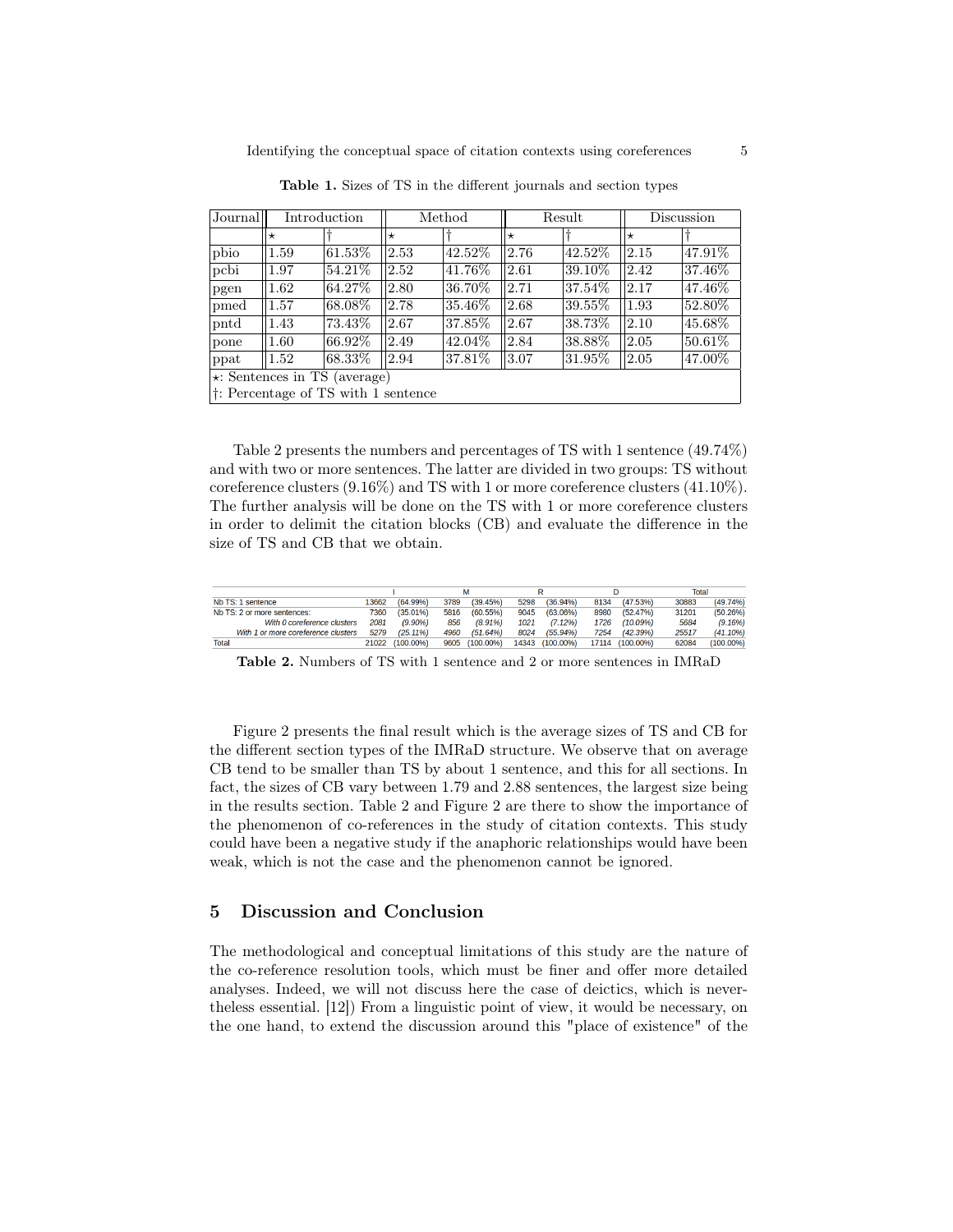6 M. Bertin et al.



Fig. 2. Average sizes of TS and CB in sentences with respect to IMRaD

reference, to the study of endophores, namely anaphora and cataphora, from the point of view of the reference when it refers to a statement that may be a segment (segmental) or a longer statement (resomptive) [11]. This citation block model should eventually make it possible to better understand the nature of citation acts, to have a consensus on the spaces that carry information for the semantic categorization of citation contexts and to propose finer corpora dedicated to this task. It will be necessary to differentiate between anaphoric relationships and co-references. The processing operations will not be the same from the linguistic point of view and the implementation of automatic text processing tools, in order to achieve a better understanding of the mechanisms of citation acts. This paper presents an original approach in the sense that it invites us to take this linguistic phenomenon into account as a basis for the study of citation contexts. This study must be considered as a necessary and not sufficient solution. For this study to be complete, it is still necessary to determine the accuracy perimeter of End-to-end Neural Coreference Resolution Model approaches. Today, this is a promising approach that removes a technological lock around the identification of co-references. Without a mature solution around the identification of co-references and especially without evaluation, this type of model will remain conceptual. However, it seems that this type of modeling is promising in the sense that the information characterizing the citation contexts is finally defined in a space now identified. The perspectives of this work around this work focus on the problems of identifying co-references and anaphoric relationships with shallow neural networks. It is also necessary to evaluate and improve this identification by proposing learning dataset to dedicate this task to the specific processing of scientific articles.

### 6 Acknowledgments

We gratefully acknowledge the support of NVIDIA Corporation with the donation of the Titan Xp GPU used for this research.